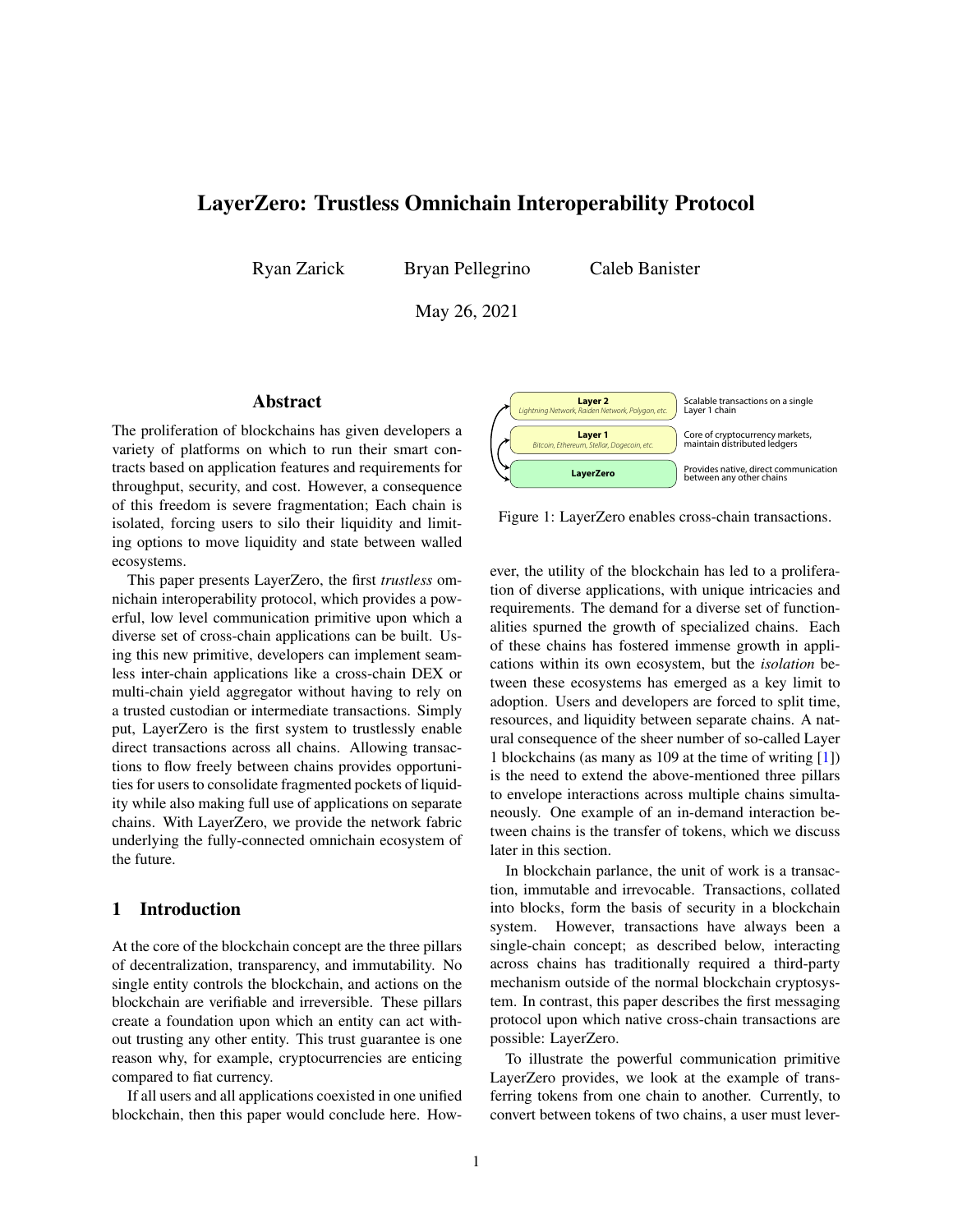age either a centralized exchange or a cross-chain decentralized exchange (DEX) (also known as a cross-chain bridge), both of which require a compromise. In the case of a centralized exchange, e.g., Binance.com [\[3\]](#page-8-1), the user must trust the exchange that is tracking deposits and funding withdrawals. This trust relationship is contrary to the fundamental trustlessness of blockchain consensus and lacks the security of an on-chain automated system. Using a DEX, such as AnySwap [\[2\]](#page-8-2) or THOR-Chain [\[23\]](#page-9-0), alleviates the trust problem by conducting the transfer on-chain, but existing DEX implementations involve converting the user token into a protocol-specific token that transits their intermediate consensus layer to achieve transaction consensus. This intermediate consensus layer, though usually implemented in a secure manner, does require the user to trust a side chain to facilitate the token transfer. As we show in this paper, this additional overhead is unnecessary. Despite heavy user demand, no solution has emerged that is both efficient, direct, while still preserving the core reason for using blockchains in the first place: trustlessness. Taking a step back, LayerZero's direct cross-chain transactions gives developers the tools to build just that.

It is important to note that LayerZero and the exchanges described above operate at two different levels of the implementation stack. LayerZero is a communication primitive that enables diverse omnichain applications, whereas an exchange is one example of an application that would benefit from re-implementation on top of LayerZero. Section [2](#page-1-0) outlines the blockchain technology landscape and explores the exchange example further.

To properly explain the capabilities of LayerZero and its role in the blockchain ecosystem, we first present a formalization of the fundamental communication primitive required to enable inter-chain transactions, which we term *valid delivery* (Section [3\)](#page-4-0). We then describe how LayerZero provides this primitive in a trustless manner, thus preserving the security promise of blockchain. LayerZero is the first trustless omnichain interoperability layer, and supports messaging directly between both Layer 1 and Layer 2 chains (Figure [1\)](#page-0-0).

A cross-chain transaction between chains *A* and *B* consists of a transaction *t<sup>A</sup>* on *A*, a communication protocol between *A* and *B*, and a message *m*. Valid delivery states that *m* is delivered if and only if *t<sup>A</sup>* is committed and valid. The key idea underpinning LayerZero is that if two *independent* entities corroborate the validity of a transaction (in this case,  $t_A$ ) then chain *B* can be sure that  $t_A$  is valid. Figure [2](#page-1-1) illustrates this at a high level. Given two entities that do not collude, if (1) one entity can produce a block header for the block containing  $t_A$  on chain  $A$ , (2) the other entity can *independently* produce the proof for  $t_A$  on that block (transaction proof), and (3) the header and transaction proof in fact agree, then the communi-



<span id="page-1-1"></span>Figure 2: LayerZero ensures the validity of cross-chain communication by requiring that two independent entities, the Oracle and Relayer, corroborate the transaction.

cation protocol can deliver *m* to the client on chain *B* with the guarantee that  $t_A$  is stably committed on chain *A*. The LayerZero communication protocol, described in Section [4,](#page-4-1) guarantees that the transaction on the recipient chain will be paired with a valid, committed transaction on the sender chain without involving any intermediary chains. We achieve this by combining two independent entities: an Oracle [\[7\]](#page-8-3) that provides the block header, and a *Relayer* that provides the proof associated with the aforementioned transaction.

The interface to LayerZero is a lightweight on-chain client, which we call the LayerZero Endpoint. One LayerZero Endpoint exists on each (supported) chain, and any chain with a LayerZero Endpoint can conduct cross-chain transactions involving any other chain with a LayerZero Endpoint. In essence, this creates a fullyconnected network where every node has a direct connection to every other node. With minor boilerplate code, any blockchain is supported. Section [5](#page-7-0) demonstrates this process through a case study in implementing LayerZero on the Ethereum blockchain.

The ability to perform cross-chain transactions directly with any other chain on the network opens the opportunity for a class of large-scale applications that were previously infeasible, such as cross-chain decentralized exchanges, multi-chain yield aggregators, and cross-chain lending. Section [6](#page-7-1) examines several such applications in detail. Through LayerZero, users can freely move liquidity between chains, allowing for a single pool of liquidity to take part in multiple decentralized finance (DeFi) applications across different chains and ecosystems without having to go through third party systems or intermediate tokens.

### <span id="page-1-0"></span>2 Background

To lay the groundwork for LayerZero, we review relevant existing systems to illustrate why they fall short of meeting the demands of emerging applications. The discus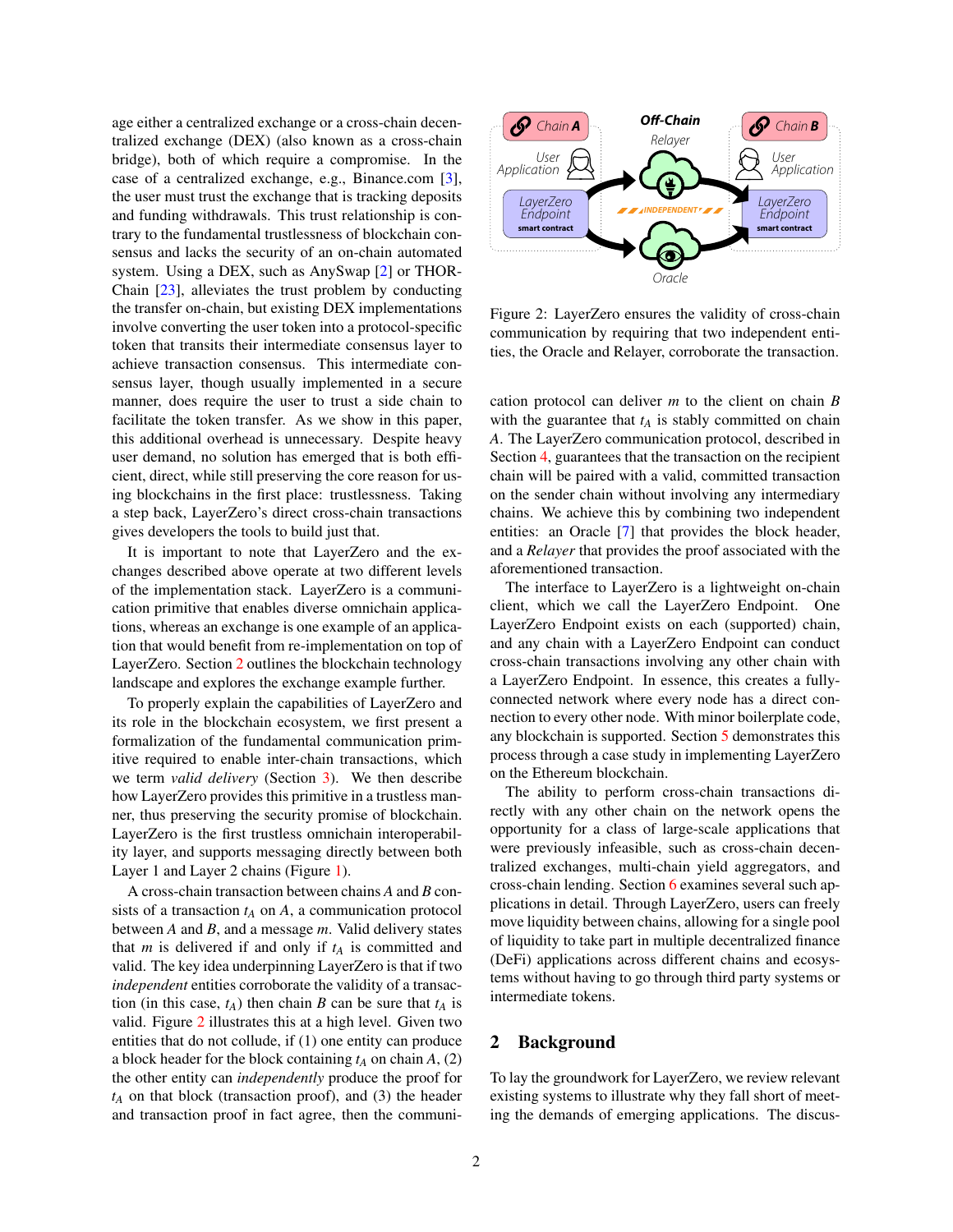sion culminates in an in-depth explanation of the advantages in building a cross-chain exchange atop LayerZero.

### 2.1 Related work

This section builds an understanding of the important players in the cross-chain interaction space, why they fall short of the ideals of trustless valid delivery, and how LayerZero closes that gap.

Ethereum [\[8\]](#page-8-4) is the most popular platform for decentralized finance applications built via smart contracts. Ethereum extends its underlying blockchain with a Turing-complete programming language that enables a library of decentralized applications to leverage the powerful security properties of the underlying chain through a developer-friendly abstraction. However, the low transaction rate of the underlying blockchain, approximately 15–45 transactions per second [\[9\]](#page-8-5), has proven to be a serious scalability bottleneck that limits the popularity of the applications built to run directly on the Ethereum blockchain. Because of its programming model and popularity, many inter-chain communication techniques revolve around interfacing third-party chains with Ethereum. LayerZero provides the ability to directly transfer state to and from Ethereum without a middleman, allowing users and applications to leverage the stability and trustworthiness of the Ethereum chain without the cost and bottlenecks of the solutions described below.

**Ethereum 2.0 [\[22\]](#page-9-1)** is a set of proposed upgrades to address the scalability, security, and sustainability shortcomings in Ethereum. Ethereum 2.0 introduces shard chains that distribute load instead of concentrating all transactions on the overloaded Ethereum main chain. Transitioning from proof-of-work to proof-of-stake both eliminates the possibility of a 51% attack and reduces the energy per transaction. These advancements are largely orthogonal to LayerZero except that they are sure to boost the popularity of Ethereum, creating even more demand for convenient and cheap inter-chain communication.

Polygon [\[17\]](#page-8-6), formerly Matic Network, is a Layer 2 network that addresses the throughput and sovereignty challenges of Ethereum. Despite being the most popular platform for blockchain development, Ethereum is plagued by low throughput [\[10\]](#page-8-7), making it unsuitable for certain applications. Polygon provides applicationspecific, Ethereum-compatible sidechains that combine the scalability and independence of separate chains with the community and security of Ethereum. Specialized or throughput-intensive applications run on the sidechains and periodically consolidate back to the main Ethereum chain. In contrast, LayerZero is a lower-level platform that enables direct inter-chain communication and can be used to facilitate transfers back to the Ethereum chain without the complexities of the Polygon protocol.

Polkadot [\[26\]](#page-9-2) is an early example of the potential of an open cross-chain ecosystem. In Polkadot, many domain-specific, parallel chains ("parachains") connect via a common relay chain that enables tokens and data to flow between them. However, inter-chain communication always crosses this relay chain, thus incurring additional costs. LayerZero provides the same low-level communication platform of Polkadot, without involving the extra transactions necessitated by the on-chain middleman.

**THORChain [\[23\]](#page-9-0)** is a DEX that uses pairwise liquidity pools to transfer tokens between third-party chains. Each liquidity pool binds a specific third-party currency to a THORChain native token called RUNE, which acts as a common interchange medium. Without this common medium, all pairs of currencies would need a liquidity pool, meaning that the number of pools would scale as the square of the number of currencies. Unfortunately, while RUNE solves this scalability problem, it is a cumbersome overhead in the transaction process that makes a simple operation quite complicated. This is evident in the complexities of the THORChain transaction algorithm. LayerZero provides direct inter-chain communication without THORChain's inherent scalability bottleneck, cumbersome intermediate currency, or heavyweight protocol.

AnySwap [\[2\]](#page-8-2) is a DEX geared towards easy pairwise token exchanges, similar to THORChain. AnySwap relies on an intermediate token, ANY, based on Fusion distributed control rights management [\[6\]](#page-8-8). Like with THORChain, the use of the ANY intermediate token introduces undesirable overhead, delay, and additional transfer fees.

Cosmos [\[5\]](#page-8-9) is a blockchain network technology that allows arbitrary messages to be sent between supported chains. Cosmos includes an Inter-Blockchain Communication (IBC  $[14]$ ) protocol build on Tendermint BFT  $[21]$ to facilitate messaging between chains built on Cosmos Hub. Cosmos differs from LayerZero in two key ways: (1) IBC runs a full on-chain light node, and (2) IBC only provides direct communication between fastfinality [\[24\]](#page-9-4) chains. These limitations of IBC, combined with its use of an intermediate chain to facilitate consensus, make it similar to Anyswap, THORChain, or Polkadot, rather than a general communication layer like LayerZero. Cosmos also provides a DEX with similar properties to Anyswap or THORChain, called the Gravity Bridge [\[12\]](#page-8-11). In contrast to Cosmos and IBC, LayerZero provides *trustless* omnichain messaging, and can be extended to run on any chain, including those which provide probabilistic-finality, such as Ethereum and Bitcoin.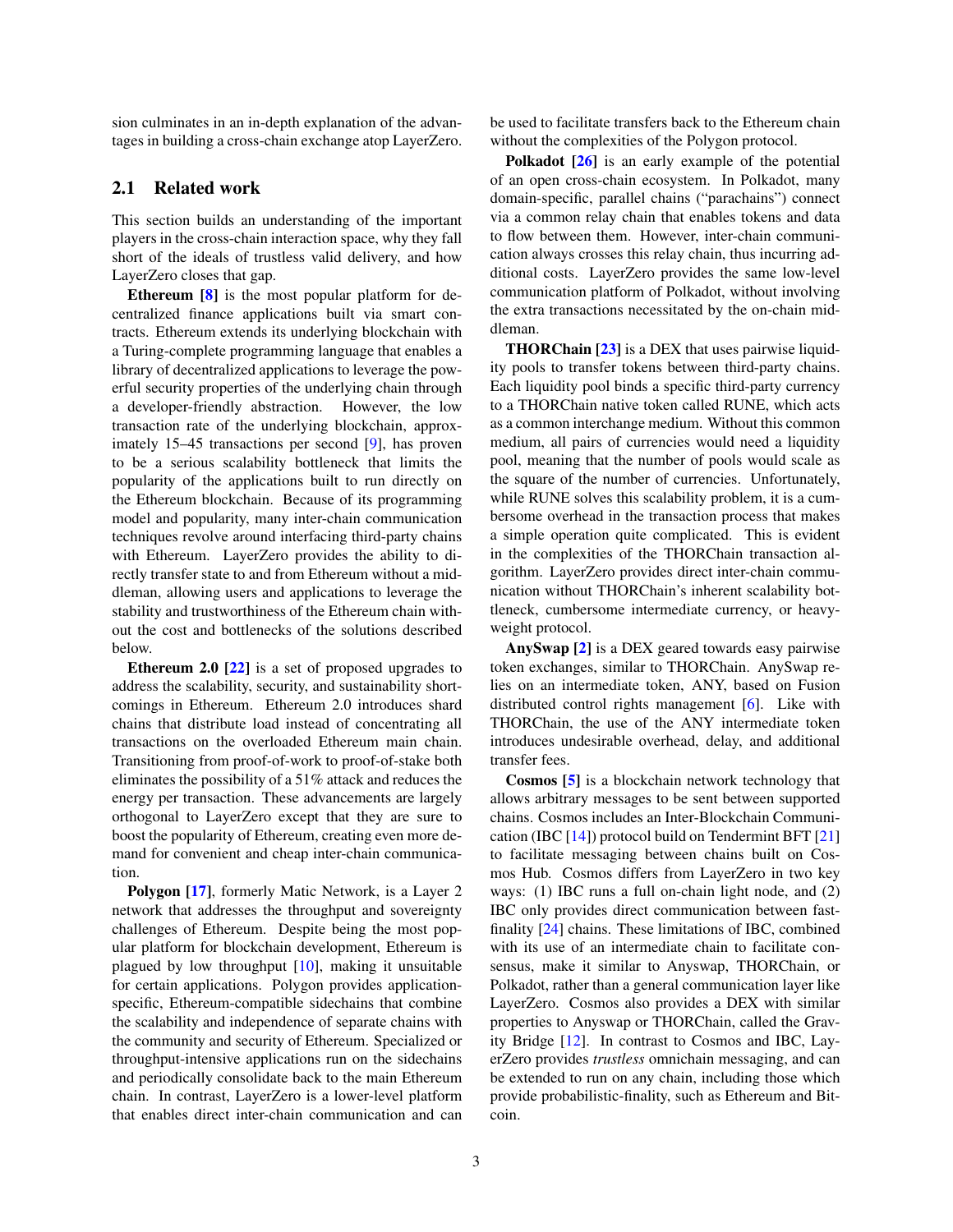

<span id="page-3-0"></span>Figure 3: LayerZero is a building block for cross-chain applications. This figure visualizes the architectural differences between a centralized exchange, a decentralized exchange, and a cross-chain bridge built using LayerZero as its underlying communication primitive.

Chainlink [\[7,](#page-8-3) [4\]](#page-8-12) is a framework for building and connecting to decentralized oracle networks (DONs). While smart contracts are tamperproof, their on-chain nature prevents the basic connectivity crucial to their wider adoption: a smart contract cannot fetch off-chain data that is necessary to the execution of the contract, such as stock prices, IoT device measurements, and outputs from secure off-chain computations. A DON extends a smart contract's tamperproof property to the data sources and external resources that the contract depends on, without placing trust in any central entity. In a DON, a user's smart contract makes an on-chain request to a Chainlink interface smart contract, which posts an event to many separate oracle nodes. Each oracle node queries multiple data sources for the requested information, aggregates it to filter erroneous or malicious sources, and optionally performs trust-minimized computations on the data. The oracle nodes respond to the Chainlink interface contract, which performs a second level of aggregation to filter erroneous or malicious oracles. This dual-layer filtering guarantees trust in the final data without requiring trust in any individual oracle or data source. As a result, Chainlink provides a robust information-retrieval network as well as a secure off-chain computation solution that has become widely used across the industry. By leveraging the Chainlink DON framework, the LayerZero protocol gains the ability to ensure trustless delivery of messages between disparate chains.

#### <span id="page-3-1"></span>2.2 LayerZero in practice

Developers can use LayerZero to build complex crosschain applications without sacrificing trustlessness or introducing complex intermediate chains/smart contracts. Figure [3](#page-3-0) illustrates the functionality of LayerZero in the context of building an exchange.

A centralized exchange, shown on the left, requires users to deposit their tokens with a central trusted authority, which then keeps track of that deposit off-chain and grants coins on other chains as the user requests them. Placing trust in this authority defeats the purpose of using blockchain to begin with, which has resulted in the emergence of distributed exchanges.

The center diagram shows, on a high level, how a typical decentralized exchange works—by using a smart contract–governed consensus protocol to facilitate the automatic minting of coins on chain *B*, DEXs are able to overcome the necessity for a centralized, trusted offchain middleman. However, one key limitation is that DEXs involve an intermediate token and intermediate chain, and only mints an intermediary or wrapped token on chain B as opposed to the actual token the user wants. The user must then exchange the intermediary token (e.g. RUNE) or wrapped token (e.g. ANY) for the desired token in an additional transaction. This intermediary/wrapped token, second transaction, as well as the intermediate chain are all unnecessary overheads to what should ideally be a single seamless transaction. The right side of Figure [3](#page-3-0) shows what an exchange built on LayerZero would look like, with chain *A* able to initiate a single cross-chain transaction that facilitates the local transaction on chain *A* and notifies the application on chain *B* that they can safely grant a token to the user. In this application, LayerZero enables a clean and minimal single-transaction swap that does not include any intermediate tokens. The actual exchange protocol is handled by smart contracts on either side of the cross-chain transaction, with LayerZero delivering messages between the two. This provides a great deal of flexibility, and follows the end-to-end principle [\[18\]](#page-9-5) with the majority of the high level exchange logic handled by smart contracts on the source and the destination chains.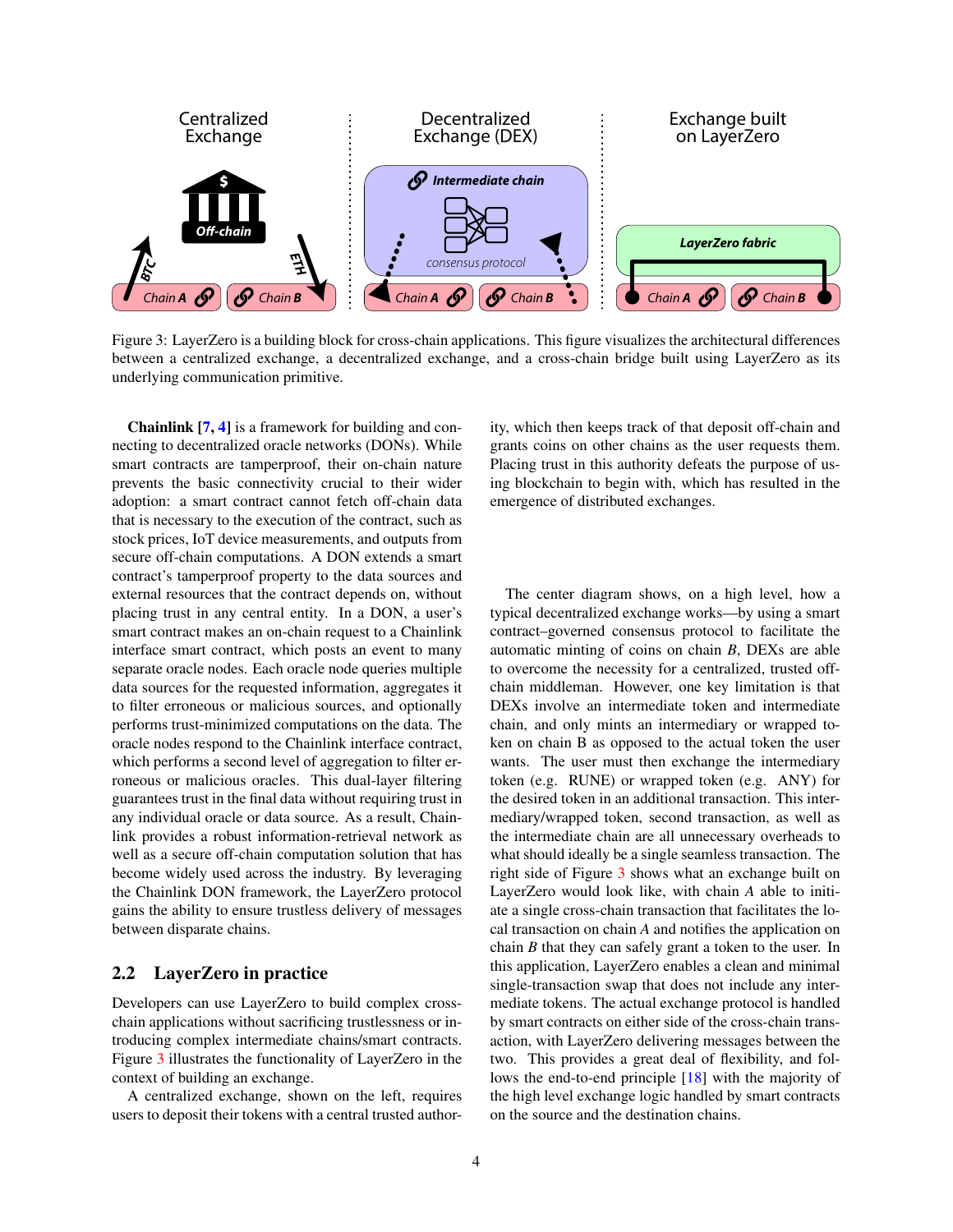### <span id="page-4-0"></span>3 Valid Delivery

In this section, we describe the fundamental properties of trustless inter-chain communication. To formally characterize the problem of validating a transaction on a different chain, we define the idea of *valid delivery*. Valid delivery is a communication primitive that enables crosschain token transfer by providing the following guarantees:

- 1. Every message *m* sent over the network is coupled with a transaction *t* on the sender-side chain.
- 2. A message *m* is delivered to the receiver if and only if the associated transaction *t* is valid and has been committed on the sender-side chain.

Centralized exchanges guarantee valid delivery, in that the agreement between the client and the exchange is that the client will transfer their token from one chain to the exchange, and the exchange will, upon receipt of that token, issue some balance (non-cryptocurrency). This noncryptocurrency balance can then be withdrawn from any available chain, a convenience which is made possible by broad pools of liquidity maintained by the exchange on each of the supported chains. The exchange acts as the middleman in this transaction and the user must trust them to uphold their end of the bargain. However, a malicious or compromised exchange could take tokens from the client, issue balance, and then refuse to allow withdrawal of that balance from another chain, effectively stealing tokens from the user. Even if the user is willing to trust the exchange, recent years have seen many successful attempts to hack or compromise cryptocurrency exchanges [\[15\]](#page-8-13), so users are better served with a solution that does not require any trusted middleman. At a higher level, one of the core tenants of cryptocurrencies is their independence from centralized entities like banks, so relying on a centralized exchange defeats their purpose.

An alternative to using an centralized exchange is a decentralized exchange such as THORChain [\[23\]](#page-9-0) or AnySwap [\[2\]](#page-8-2). All existing DEX use an intermediary token, such as RUNE in the case of THORChain or ANY in the case of AnySwap, as the transaction *t*. Because these intermediary tokens are governed by the respective protocols of each DEX, the DEX is able to guarantee valid delivery, as it is impossible for a malicious user to fake the intermediary token. Existing DEX solutions are not ideal because they involve two intermediate transactions—one to convert the sender's token to an intermediary token and one to convert the intermediary token to the desired "real" token on the recipient chain. In addition to this, it is necessary for the user to fully trust the intermediate consensus layer that confirms the transaction on the source chain and conveys intent to mint the token to the destination chain. While existing exchanges do enable cross-chain token transfer, they do so at the cost of unnecessary complexity and cost. The downsides of this are evident in that cross-chain applications have not seen broad adoption. The ideal solution to the interchain transaction problem is one that uses a single oneswap transaction between chains without involving any trusted middle entity—in other words *trustless* valid delivery. In our work, we implement a *generic messaging protocol* that provides trustless valid delivery of arbitrary user data, not just tokens. Distributed exchanges or other DeFi applications would be implemented using our messaging primitive to provide cross-chain transactions, and the degree of flexibility provided by a low-level messaging protocol enables higher-level applications to implement a wide range of previously-impossible functionality.

### <span id="page-4-1"></span>4 Design

The core of LayerZero is a communication protocol that provides trustless valid delivery. Our protocol is built on a series of components introduced in Section [4.1.](#page-4-2) We discuss the communication flow of the transfer protocol in Section [4.2,](#page-5-0) describe how LayerZero is able to achieve valid delivery without involving trusted intermediary services in Section [4.3,](#page-6-0) and present our novel design for a low-cost smart contract–based light client endpoint in Section [4.4.](#page-6-1)

### <span id="page-4-2"></span>4.1 LayerZero components

LayerZero Endpoints are the user-facing interface to LayerZero. Each chain in the LayerZero network has one LayerZero Endpoint implemented as a series of onchain smart contracts. An Endpoint's purpose is to allow the user to send a message using the LayerZero protocol backend, guaranteeing for valid delivery.

A LayerZero Endpoint is split into four modules: Communicator, Validator, Network, and Libraries. The Communicator, Validator, and Network modules comprise the core functionality of the Endpoint (Figure [4\)](#page-5-1), while each new chain supported by LayerZero is added as an additional Library. This design allows us to add support for new chains without modifying the three core modules. We explain the functions of each module in Section [4.4.](#page-6-1)

The Oracle is an third party service that provides a mechanism to, independently of the other LayerZero components, read a block header from one chain and send it to another chain. In theory, this Oracle can be any third party service that provides this mechanism, but in practice we expect to use Chainlink [\[7,](#page-8-3) [4\]](#page-8-12), which is the current industry leader for decentralized oracle networks.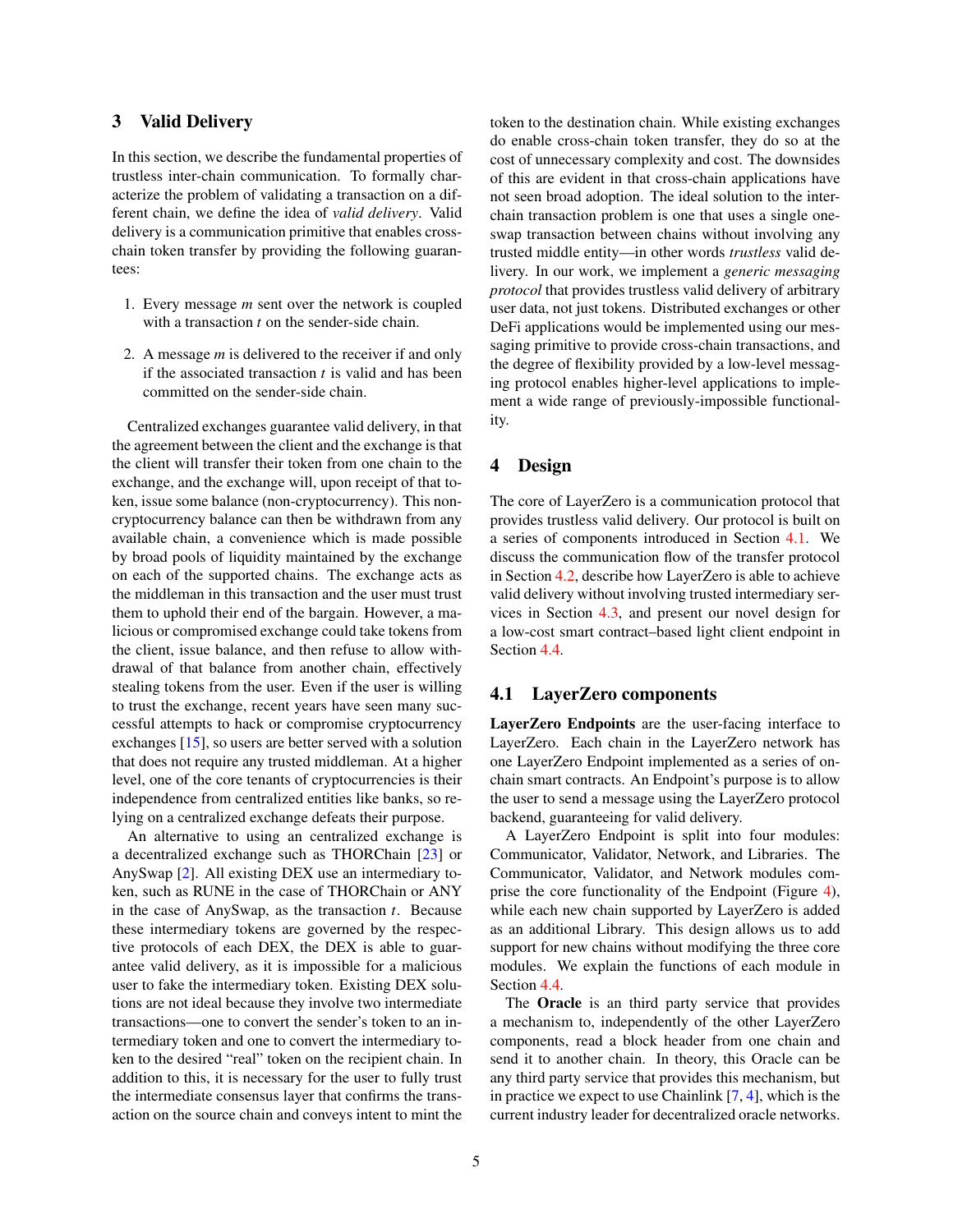

<span id="page-5-1"></span>Figure 4: The communication flow in a single LayerZero cross-chain transaction.

The Relayer is an off-chain service that is similar in function to an Oracle, but instead of fetching block headers it fetches the proof for a specified transaction.

To ensure valid delivery, the only requirement is that for any given message sent using the LayerZero protocol, the Oracle and Relayer must be independent of each other. The protocol itself does not require any specific implementation of a Relayer, and in theory the users of LayerZero could even implement their own Relayer service. This design allows users to be sure that the Relayer cannot collude with the Oracle, and this independence is what allows us to implement trustless validated delivery, as shown in Section [4.3.](#page-6-0) In practice, LayerZero provides the Relayer service while the Oracle is handled by Chainlink's decentralized oracle network and associated consensus mechanisms.

# <span id="page-5-0"></span>4.2 LayerZero protocol

Figure [4](#page-5-1) illustrates the steps involved in the valid delivery of a single LayerZero message. Each encircled number in the figure represents a step of the protocol and corresponds to a paragraph in this section. This section walks through the example of a user application on Chain *A* sending a single message to a user application on Chain *B* via LayerZero. In Section [5,](#page-7-0) we describe how the various components and protocol steps are implemented in the case of sending messages between two Ethereum Virtual Vachines.

Step 1: The user application on chain *A* (App *A*) executes some series of actions as part of transaction *T*. We uniquely identify transaction *T* by the transaction identifier t—the format of this identifier may vary depending on the type of chain *A*. A step included in transaction *T* is the transmission of a message over LayerZero with valid delivery conditioned on *T*. For illustration purposes, and without loss of generality, we assume that in this scenario App *A* is using our reference Relayer. App *A* sends a request to the LayerZero Communicator containing the following information:

- t: The unique transaction identifier for *T*.
- dst: A global identifier pointing to a smart contract on chain *B*.
- payload: Any data that App *A* wishes to send to App *B*.
- relayer\_args: Arguments describing payment information in the event that App *A* wishes to use the reference Relayer.

Step 2: The Communicator constructs a LayerZero packet containing dst and payload, referred to as Packet(dst, payload), and sends it, along with t and relayer args, to the Validator.

Step 3: The Validator sends t and dst to Network. This step notifies Network that the block header for the current block on chain *A* needs to be sent to chain *B*.

Step 4: Validator forwards Packet (dst, payload), t, and relayer args to the Relayer, notifying the Relayer that the transaction proof for *T* needs to be prefetched and eventually sent to chain *B*. This happens concurrently with Step 3.

Step 5: Network sends dst and the block ID of the current transaction (cur\_blk\_id) to the Oracle. This notifies the Oracle to fetch the block header for the current block on chain *A* and send it to chain *B*. In the event that multiple LayerZero transactions occurred in the same block, Step 5 is only executed once.

Step 6: Oracle reads the block header (blk\_hdr) from chain *A*.

Step 7: The Relayer reads the transaction proof associated with transaction  $T$  (proof(t)) from chain  $A$ , and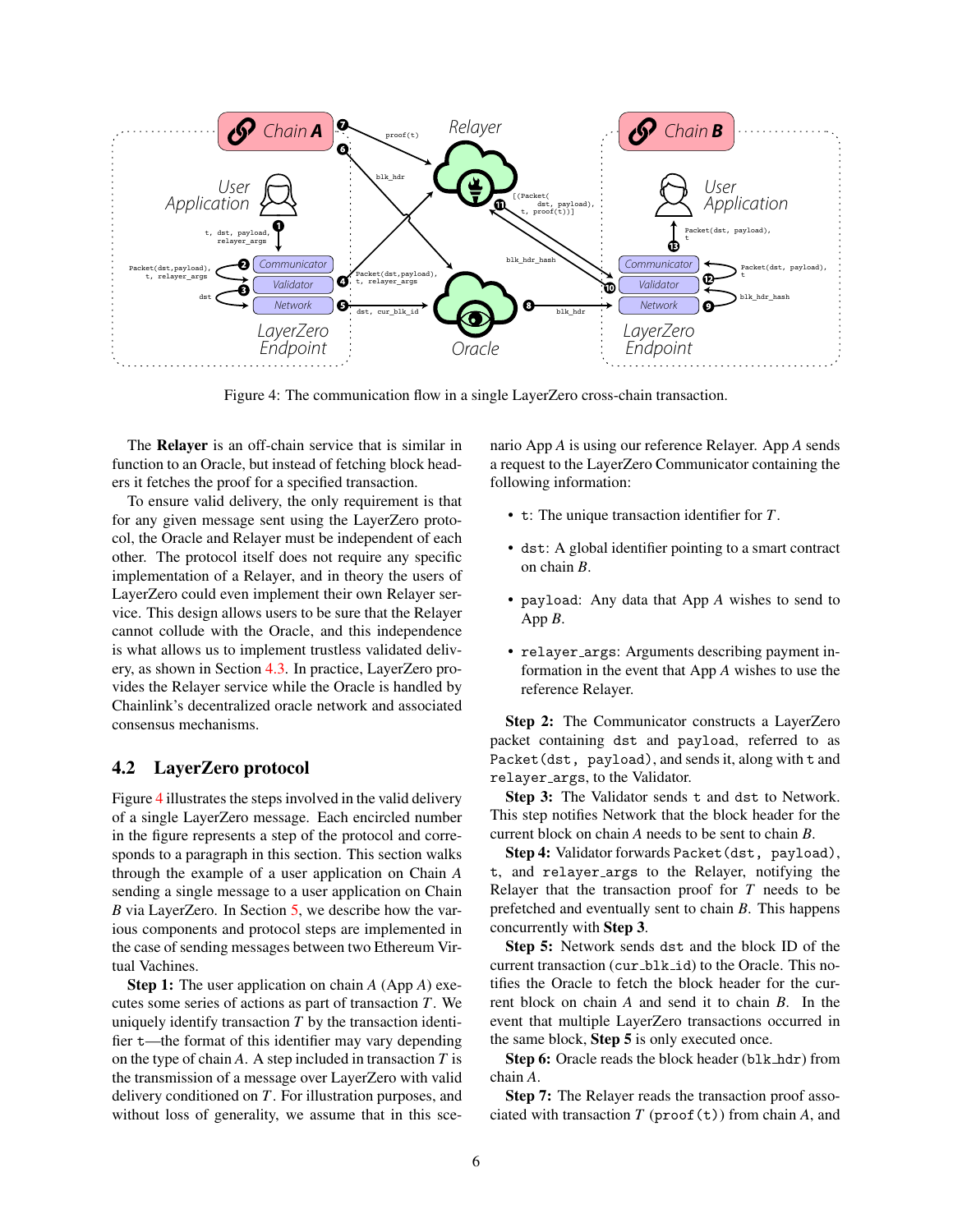stores if off-chain. Steps 6 and 7 occur asynchronously to each other.

Step 8: The Oracle confirms that the block corresponding to blk hdr is stably committed on chain *A* and then sends blk hdr to Network on chain *B*. The mechanism for determining when this happens varies per chain, but will typically involve waiting for some number of block confirmations.

Step 9: Network sends the block hash, specified as blk hdr hash, to the Validator.

Step 10: The Validator forwards blk\_hdr\_hash to the Relayer.

Step 11: After receiving blk\_hdr\_hash, the Relayer sends a list of any Packet(dst, payload), t,  $\text{proof}(t)$  tuples that match the current block. In the event that multiple users simultaneously send messages between the same endpoints, there may be multiple packets and associated transaction proofs within the same block.

Step 12: The Validator uses the received transaction proofs in conjunction with the block headers stored by Network to validate whether the associated transaction *T* is valid and committed. If the block header and transaction proof do not match, then the message is discarded. If they do match, then Packet(dst, payload) is sent to the Communicator.

Step 13: The Communicator emits Packet (dst, payload) to App *B*.

#### <span id="page-6-0"></span>4.3 Achieving trustless valid delivery

Trustlessness: At the crux of LayerZero's design is the idea that the user need not trust the components of LayerZero. Instead of requiring trust, which is a strong condition, we only require the weaker condition of *independence* between the Oracle and Relayer. This requirement of independence instead of trust is one aspect of what allows LayerZero to be efficient and lightweight. As long as there is no malicious collusion between the Oracle and Relayer, then LayerZero guarantees valid delivery.

Valid delivery: By the LayerZero protocol shown in Section [4.2,](#page-5-0) a message *m* is delivered by the Communicator to the user application if and only if the transaction proof for the transaction *t* associated with *m* can be validated in Step 12. This validation step will succeed if and only if the block header and the transaction proof match, which will only occur in the following two scenarios:

- 1. The block header provided by the Oracle and the transaction proof provided by the Relayer are both valid.
- 2. The block header provided by the Oracle and the transaction proof provided by the Relayer are both invalid, but still match.

Scenario 2 can only happen if the Oracle and the Relayer collude, as it is statistically impossible to send a transaction proof that can be validated against a block header without knowledge of that specific block header, and vice versa. However, LayerZero's design eliminates the possibility of collusion, as outlined in Section [1.](#page-0-1) Thus, if a message is delivered to the user application on the receiver side, it is guaranteed to meet the properties of valid delivery.

As outlined in Section [3,](#page-4-0) a communication protocol which can guarantee *trustless* valid delivery, namely valid delivery without placing trust in intermediary entities or tokens, is the ideal solution to enable cross-chain transactions. LayerZero is the first and only system to proved this property. This fact will drive user adoption of LayerZero as the preferred method of cross-chain messaging.

#### <span id="page-6-1"></span>4.4 LayerZero Endpoint

A LayerZero Endpoint is currently implemented as a series of smart contracts on each chain included in the LayerZero network. The core functionality of a LayerZero Endpoint is encapsulated in three modules: the Communication, Validation, and Network. These modules act in a manner similar to a network stack, with messages sent down the stack on the sender side—Communicator to Validator to Network—then up the stack on the recipient side.

In addition to the core modules, LayerZero Endpoint can be extended via Libraries, which are auxiliary smart contracts that define how communication for a specific chain should be handled. Each chain in the LayerZero network has an associated Library, and each Endpoint includes a copy of every Library. This modular design allows the LayerZero network to be quickly and easily extended to include new chains on demand. In addition, communication between two chains only requires that their respective libraries be present on both ends, making LayerZero a fully-connected network with the ability to orchestrate transactions between any pair of nodes.

### 4.5 LayerZero Endpoint cost scalability

As many readers will likely point out, running smart contracts on Layer 1 chains can be cost prohibitive, especially as the amount of stored data increases. To make the LayerZero Endpoint practical, it was necessary for us to design the most lightweight client possible. Previous work on trustless cross-chain validation through crosschain state machine replication (SMR), such as Golden Gate [\[11\]](#page-8-14), could cost millions of dollars per day to run on popular Layer 1 chains like Ethereum.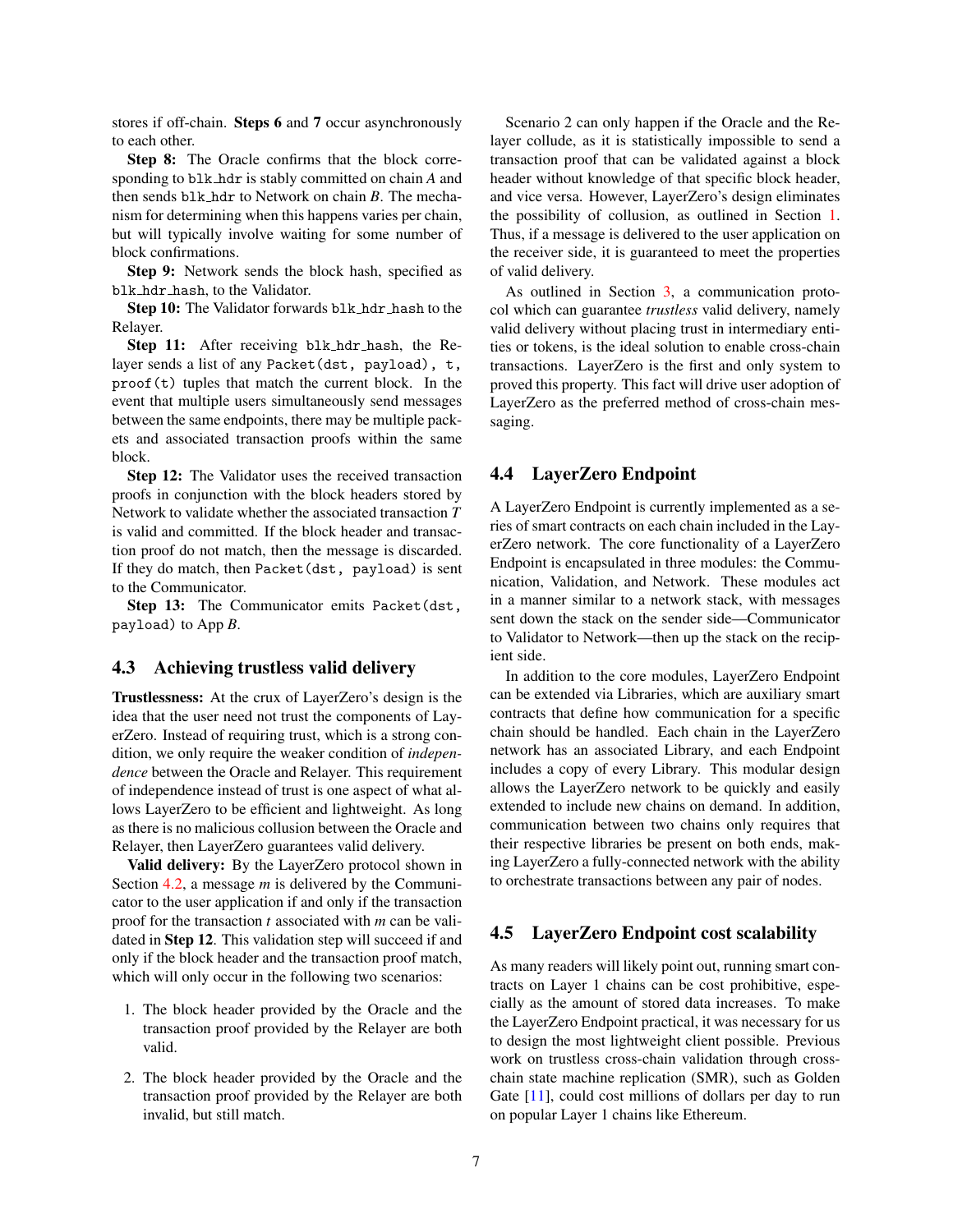

<span id="page-7-2"></span>Figure 5: LayerZero packet layout for EVM endpoints.

To solve this problem, we set out to design the most lightweight client possible. Our key observation is that replicating and storing block headers within the client is not necessary. Rather, we delegate the task of fetching the necessary cross-chain headers and transaction proofs to off-chain entities: the Oracle and Relayer. This results in LayerZero Endpoints being incredibly lightweight, making them cost-effective even on notoriously expensive [\[20\]](#page-9-6) chains like Ethereum.

# <span id="page-7-0"></span>5 Case Study: LayerZero on EVM

In this section, we briefly describe the details of how we implemented support for running LayerZero on Ethereum Virtual Machines (EVMs) [\[13\]](#page-8-15). For the sake of brevity, we focus on the aspects of the system whose implementation is likely to vary by chain and highlight how our implementation handles the specific requirements of the Ethereum chain. As mentioned in Section [4.1,](#page-4-2) the current version of LayerZero relies on Chainlink to provide the Oracle service, and expects users to use the Relayer service that we provide.

LayerZero packet: The format of the LayerZero packet will vary depending on the source and destination chains. We illustrate the precise layout of the LayerZero packet for EVM endpoints [\[19\]](#page-9-7) in Figure [5.](#page-7-2) Each field functions as follows:

| Field    | Description                        |
|----------|------------------------------------|
| Chain ID | A unique identifier for each       |
|          | chain on the LayerZero network.    |
| Address  | The address of the recipient smart |
|          | contract on the destination chain. |
| User Arg | The payload sent by the            |
| $0-N$    | user application—in EVM this       |
|          | can contain up to N-byte argument. |

Sender-side chain transaction stability: To ensure that the message transaction is stable on the source chain, we rely on the inherent properties of decentralized oracle networks—the Oracle will only notify the destination chain of a particular block header after it hears some number of block confirmations, which in the case of Ethereum is 15. Precisely speaking, Step 8 of the LayerZero protocol (Section [4.2\)](#page-5-0) will only execute after the Oracle hears 15 block confirmations on chain *A*.

LayerZero Endpoint: We implement the LayerZero Endpoint as a series of smart contracts, composed of the four main modules we describe in Section [4.4.](#page-6-1) For most existing blockchains, including the Ethereum blockchain, we are able to implement the Communicator, Validator, and Network each as separate smart contracts. However, this design does not preclude the implementation of LayerZero Endpoint on (future) chains with different requirements.

The Library component of the LayerZero Endpoint is the key to providing support for the Ethereum blockchain in this case study. We implement a Library to handle the construction of the EVM-specific LayerZero packet shown in Figure [5](#page-7-2) and handle the encoding and decoding of EVM smart contract address information.

An additional responsibility of the Library is to handle the actual computation involved in validating the transaction proof. Our EVM Library handles Merkle-Patricia Tree validation [\[16\]](#page-8-16) for transactions on an EVM block, which we base on an open-source implementation by Golden Gate [\[11\]](#page-8-14).

# <span id="page-7-1"></span>6 Applications on LayerZero

Cross-chain decentralized exchange: As briefly described in Section [2.2,](#page-3-1) LayerZero enables a cross-chain DEX (cross-chain bridge) that deals exclusively in native assets. Contrary to existing DEX designs that issue wrapped tokens or go through intermediary sidechains, a DEX built using LayerZero to send messages between chains can be built such that liquidity pools exist on both chains, and users can simply deposit their native assets in one pool and withdraw native assets from another. LayerZero's messaging primitive is powerful enough to enable direct bridges (1:1 pricing), automated market making  $(ab = k$  pricing), and any other derivation (such as one similar to Curve DAO pricing [\[25\]](#page-9-8)). The guarantee of valid delivery that LayerZero provides enables a wide range of decentralized exchange applications.

Multi-chain yield aggregator: Current yield aggregators typically operate within the confines of single chain ecosystems, with projects such as Yearn Finance [\[27\]](#page-9-9) enabling yield aggregation using single chain strategies. One key weakness of these single chain yield aggregation systems it that they cannot take advantage of any yield opportunities outside of their current ecosystem, potentially missing out on many of the best yields. A yield aggregator that uses LayerZero for cross-chain transactions would allow for strategies that tap into the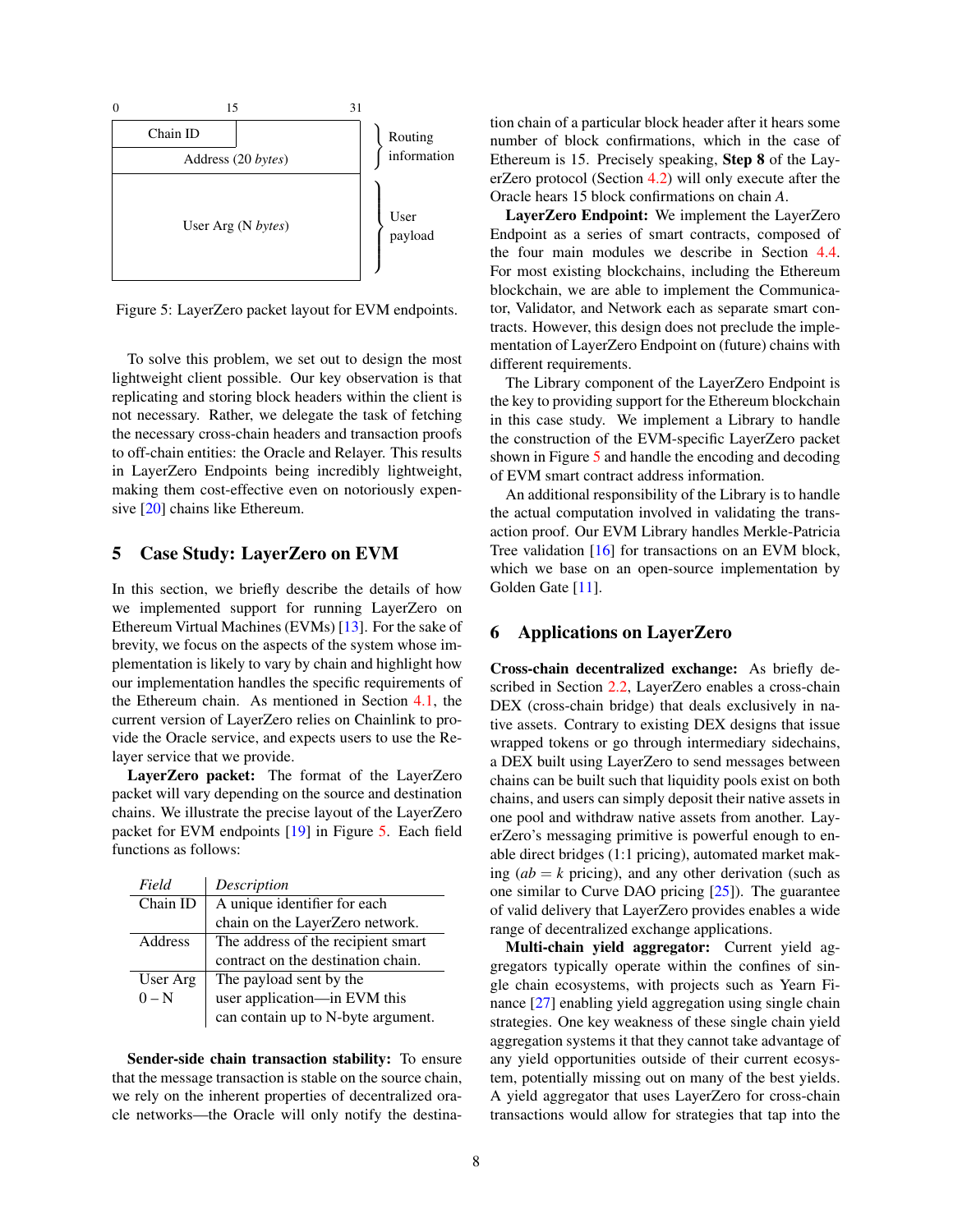best opportunities across all ecosystems, increasing access to high yield opportunities and enabling users to take advantage of market inefficiency. A multi-chain yield aggregator would be strictly better than a singlechain yield aggregator, as in the worst case the strategy would degrade to taking advantages of opportunities on only one chain, and in the best case it would have exponentially more opportunities to choose from.

Multi-chain lending: Today, users have no easy way to take advantage of opportunities on chains where they do not hold assets. For example, suppose that a user with assets consolidated in ETH wants to take advantage of an opportunity on Polygon [\[17\]](#page-8-6). Their choices are to either (1) move their entire asset base to another chain and convert it to the desired currency, or (2) lend their assets on Ethereum, borrow the desired asset, and then bridge that asset to the destination chain. LayerZero enables a lending protocol that would allow the user to keep their entire asset base in-place on Ethereum, lend it out, then borrow directly in MATIC on Polygon. This eliminates intermediary costs such as bridge and swap fees.

These three examples represent but a tiny fraction of the many possibilities that LayerZero enables. By leveraging LayerZero, developers will be able to write their applications without worrying about differing semantics between inter- and intra-chain transactions, and users will be able to freely move liquidity across chains. We look forward to the creative new applications that the community will develop given the power of trustless cross-chain transactions.

### 7 Conclusion

This paper introduced the design and implementation of LayerZero, the first trustless omnichain interoperability platform that does not involve any intermediate transactions. We showed that by leveraging two independent, untrusted off-chain entities, the Oracle and Relayer, LayerZero is able to achieve valid delivery without requiring costly cross-chain state machine replication or intermediary tokens. Our protocol is designed in a way that does not preclude the use of arbitrary relayer services, which ensures that there is no collusion between the Relayer and Oracle. The LayerZero protocol enables native transactions between supported chains, while the novel LayerZero Endpoint design can be easily extended to support any chain. In addition to this, our Endpoint design is lightweight enough to run on expensive Layer 1 chains such as Ethereum without incurring prohibitive costs. We presented a case study of how to implement support for EVM-based chains in LayerZero, using a reference Relayer implementation in conjunction with Chainlink's decentralized oracle network to enable cross-chain transactions through LayerZero.

LayerZero is the backbone that will connect the various disjoint blockchain ecosystems and allow frictionless movement of liquidity, data, and ideas between chains and communities.

#### References

- <span id="page-8-0"></span>[1] All layer 1 blockchain protocols. [https://blockchain](https://blockchain-comparison.com/blockchain-protocols/)comparison.[com/blockchain-protocols/](https://blockchain-comparison.com/blockchain-protocols/). Accessed: 2021-5-13.
- <span id="page-8-2"></span>[2] Anyswap dex user guide. [https://anyswap](https://anyswap-faq.readthedocs.io/en/latest/index.html)faq.readthedocs.[io/en/latest/index](https://anyswap-faq.readthedocs.io/en/latest/index.html).html. Accessed: 2021-5-13.
- <span id="page-8-1"></span>[3] Binance.com. [https://www](https://www.binance.com/).binance.com/. Accessed: 2021- 5-14.
- <span id="page-8-12"></span>[4] BREIDENBACH, L., CACHIN, C., CHAN, B., COVENTRY, A., ELLIS, S., JUELS, A., KOUSHANFAR, F., MILLER, A., MA-GAURAN, B., MOROZ, D., NAZAROV, S., TOPLICEANU, A., TRAMÈR, F., AND ZHANG, F. Chainlink 2.0: Next steps in the evolution of decentralized oracle networks. White paper, Chain-Link, 2021.
- <span id="page-8-9"></span>[5] What is cosmos? https://v1.cosmos.[network/intro](https://v1.cosmos.network/intro). Accessed: 2021-5-15.
- <span id="page-8-8"></span>[6] Dcrm - fusion.org. https://www.fusion.[org/tech/dcrm](https://www.fusion.org/tech/dcrm). Accessed: 2021-5-13.
- <span id="page-8-3"></span>[7] ELLIS, S., JUELS, A., AND NAZAROV, S. Chainlink: A decentralized oracle network. White paper, ChainLink, 2017.
- <span id="page-8-4"></span>[8] Ethereum. [https://ethereum](https://ethereum.org/en/).org/en/. Accessed: 2021-5- 13.
- <span id="page-8-5"></span>[9] Ethereum 2.0 (eth2) vision. [https://ethereum](https://ethereum.org/en/eth2/vision/).org/en/ [eth2/vision/](https://ethereum.org/en/eth2/vision/). Accessed: 2021-5-13.
- <span id="page-8-7"></span>[10] GALAL, H. S., ELSHEIKH, M., AND YOUSSEF, A. M. An efficient micropayment channel on ethereum. In *Data Privacy Management, Cryptocurrencies and Blockchain Technology*. Springer, 2019, pp. 211–218.
- <span id="page-8-14"></span>[11] Golden gate – trustless-bridging ethereum (evm) blockchains – part 1: Basics. [https://loredanacirstea](https://loredanacirstea.medium.com/golden-gate-trustless-bridging-ethereum-evm-blockchains-part-1-basics-d016300ea0dd).medium.com/ [golden-gate-trustless-bridging-ethereum-evm](https://loredanacirstea.medium.com/golden-gate-trustless-bridging-ethereum-evm-blockchains-part-1-basics-d016300ea0dd)[blockchains-part-1-basics-d016300ea0dd](https://loredanacirstea.medium.com/golden-gate-trustless-bridging-ethereum-evm-blockchains-part-1-basics-d016300ea0dd). Accessed: 2021-5-14.
- <span id="page-8-11"></span>[12] Announcing the gravity bridge. [https://blog](https://blog.althea.net/gravity-bridge/).althea.net/ [gravity-bridge/](https://blog.althea.net/gravity-bridge/). Accessed: 2021-5-15.
- <span id="page-8-15"></span>[13] HILDENBRANDT, E., SAXENA, M., RODRIGUES, N., ZHU, X., DAIAN, P., GUTH, D., MOORE, B., PARK, D., ZHANG, Y., STEFANESCU, A., ET AL. Kevm: A complete formal semantics of the ethereum virtual machine. In *2018 IEEE 31st Computer Security Foundations Symposium (CSF)* (2018), IEEE, pp. 204– 217.
- <span id="page-8-10"></span>[14] Ibc overview — cosmos sdk. [https://docs](https://docs.cosmos.network/master/ibc/overview.html).cosmos.network/ [master/ibc/overview](https://docs.cosmos.network/master/ibc/overview.html).html. Accessed: 2021-5-15.
- <span id="page-8-13"></span>[15] LAZARENKO, A., AND AVDOSHIN, S. Financial risks of the blockchain industry: A survey of cyberattacks. In *Proceedings of the Future Technologies Conference* (2018), Springer, pp. 368– 384.
- <span id="page-8-16"></span>[16] LU, Z., WANG, Q., QU, G., ZHANG, H., AND LIU, Z. A blockchain-based privacy-preserving authentication scheme for vanets. *IEEE Transactions on Very Large Scale Integration (VLSI) Systems 27*, 12 (2019), 2792–2801.
- <span id="page-8-6"></span>[17] Polygon: Ethereum's internet of blockchains. [https://](https://polygon.technology/lightpaper-polygon.pdf) polygon.[technology/lightpaper-polygon](https://polygon.technology/lightpaper-polygon.pdf).pdf.